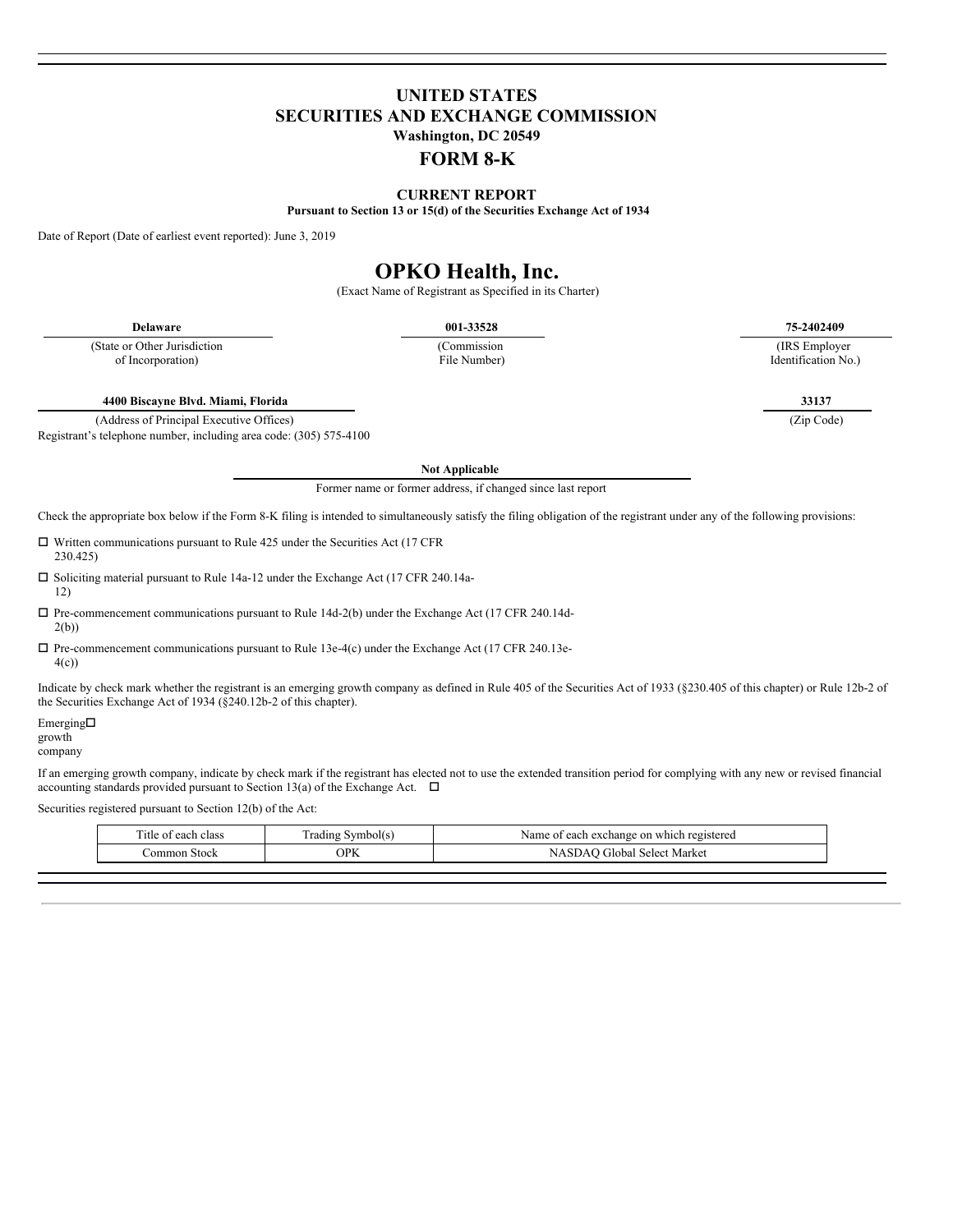#### **ITEM 7.01. Regulation FD.**

On or around June 3, 2019, BioReference Laboratories, Inc. ("BioReference"), a subsidiary of OPKO Health Inc. (the "Company"), was notified by Retrieval-Masters Creditors Bureau, Inc. d/b/a American Medical Collection Agency ("AMCA") about unauthorized activity on AMCA's web payment page (the "AMCA Incident"). AMCA is an external collection agency that has been used in the past by BioReference and other healthcare companies. According to AMCA, the unauthorized activity occurred between August 1, 2018, and March 30, 2019. AMCA has advised BioReference that data for approximately 422,600 patients for whom BioReference performed testing was stored in the affected AMCA system. AMCA advised that AMCA's affected system includes information provided by BioReference that may have included patient name, date of birth, address, phone, date of service, provider, and balance information. In addition, the affected AMCA system also included credit card information, bank account information (but no passwords or security questions) and email addresses that were provided by the consumer to AMCA. AMCA has advised BioReference that no Social Security Numbers were compromised, and BioReference provided no laboratory results or diagnostic information to AMCA. BioReference has not been able to verify the accuracy of the information received from AMCA.

AMCA advised BioReference that it is sending notices to approximately 6,600 patients for whom BioReference performed laboratory testing and whose credit card or bank account information was stored in AMCA's affected system. AMCA indicated that it will provide these affected patients with more specific information about the AMCA Incident in addition to offering them identity protection and credit monitoring services for 24 months. AMCA has not yet provided BioReference a list of the affected patients or more specific information about them. AMCA has advised BioReference that AMCA is providing notice to state attorneys general and other state agencies as required by applicable state data breach laws.

AMCA has reported to BioReference that it is continuing to investigate this incident, has reported the AMCA Incident to law enforcement and has taken steps to increase the security of its systems, processes, and data, including shutting down its web payments page, migrating it to a third-party vendor, and hiring a cybersecurity firm to implement various safeguards to increase security. BioReference and the Company take data security very seriously, including the security of data handled by vendors. BioReference is currently seeking to obtain more information from AMCA and plans to promptly take additional steps as may be appropriate once more is known about the AMCA Incident.

BioReference has not sent any collection requests to AMCA since October 2018, and it will not send any new collection requests to AMCA. In addition, BioReference has requested that AMCA cease continuing to work on any pending collection requests involving BioReference patients.